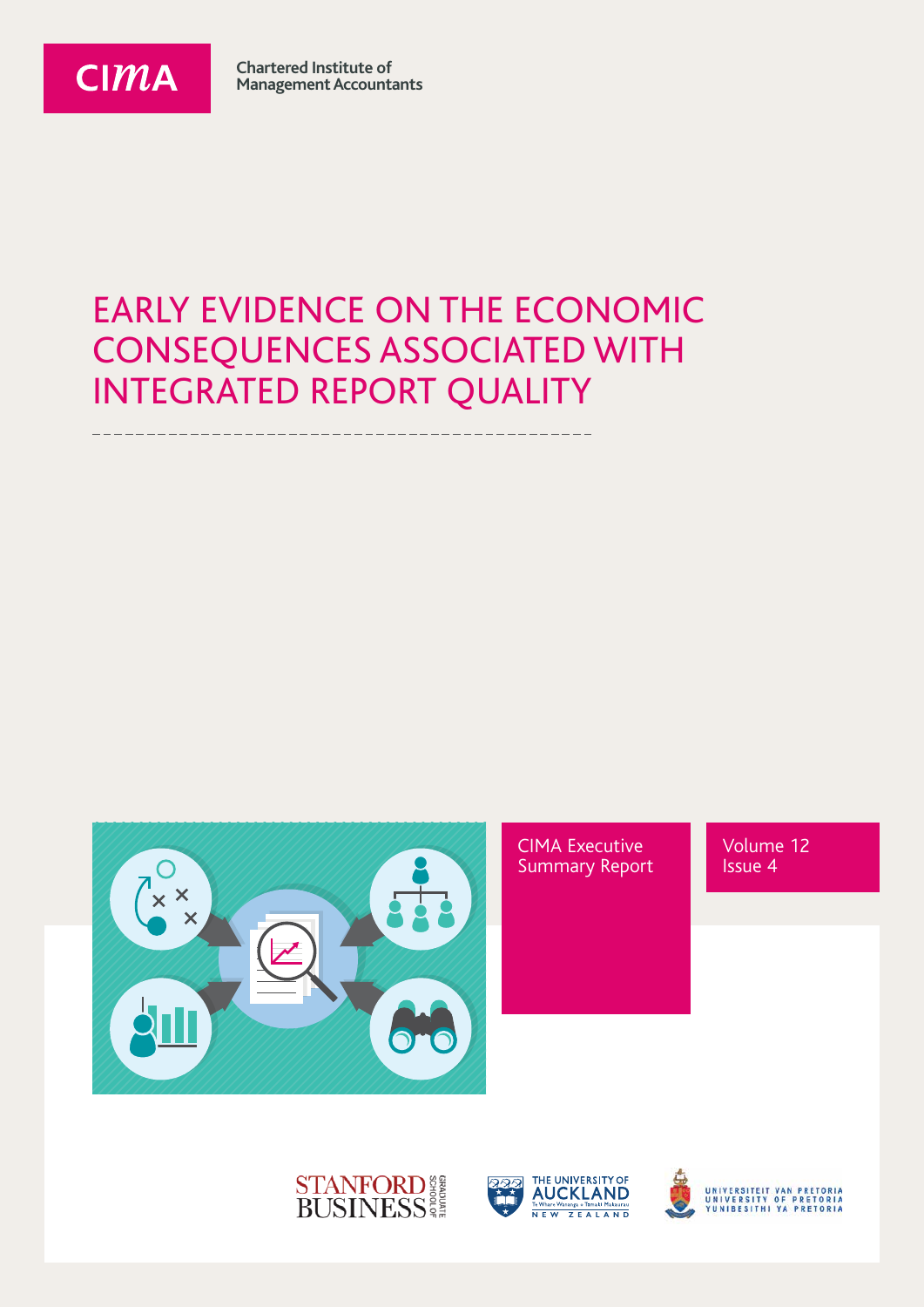# KEY CONCLUSIONS

- We find a positive association between integrated report quality (IRQ) and both stock liquidity and firm value.
- Further, we decompose firm value into two components – expected future cash flows (numerator effect) and cost of capital (denominator effect). We find that IRQ is positively associated with expected future cash flows, while we find no evidence on the association between IRQ and the cost of capital.
- Thus, on balance, our evidence suggests that the association between IRQ and firm value is mainly driven by increasing expected future cash flows, consistent with investors revising their estimates of future cash flows upward because they have a better understanding of the firm's capitals and business strategy or with integrated reporting leading to better decisions being made by managers as a result of "integrated thinking".
- We probe these two explanations for our expected future cash flows results and find that IRQ is positively associated with ex-post operating cash flows, but has no association with target price accuracy.
- Finally, we repeat our main analyses by decomposing IRQ into individual components linked to the IIRC's integrated reporting framework. We find that the components related to connectivity, stakeholder relationships, materiality, and conciseness are the most important drivers of our main results.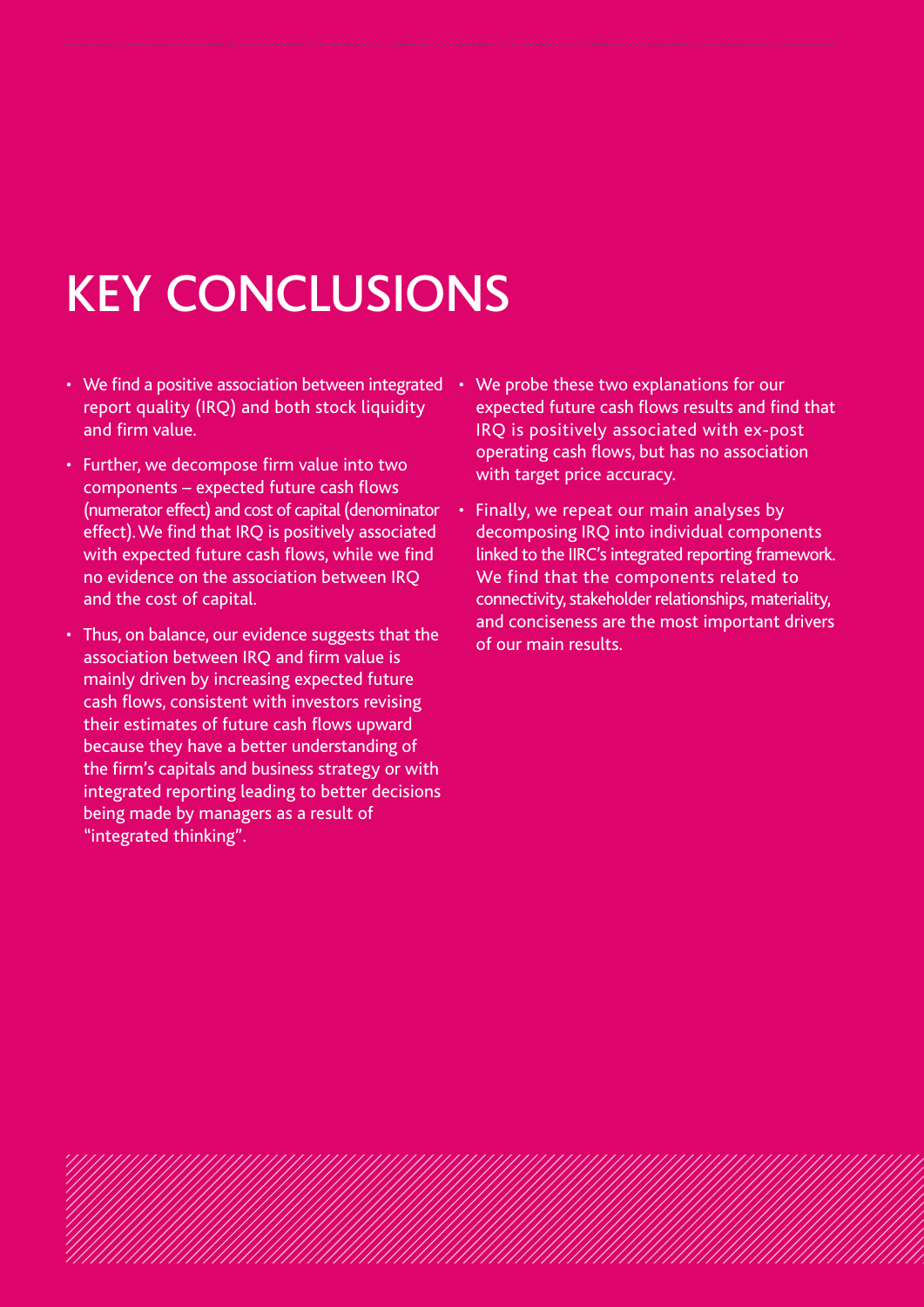### ABSTRACT

*We examine whether integrated report quality (IRQ) is associated with stock liquidity, firm value, expected future cash flow, and cost of capital.*

Our study is motivated by the recent focus on sustainable capitalism and the global interest shown by firms, investors, and regulators in the work of the International Integrated Reporting Council (IIRC). We use data from South Africa because it is the only country where integrated reporting is mandated. We use a measure of integrated report quality based on proprietary data from EY who rate these reports as part of its Excellence in Integrated Reporting awards. We find that integrated report quality is positively associated with both stock liquidity (measured using bid-ask spreads) and firm value (measured using Tobin's Q). Our results are consistent whether we analyze levels or changes. When we decompose the firm value into an expected future cash flow effect and cost of capital effect, we find that the positive association between integrated report quality and firm value is driven mainly by the cash flow effect, consistent with investors revising their estimates of future cash flows upward as a result of a better understanding of the firm's capitals and strategy or future cash flows increasing because of improved internal decision making by managers.

#### **CONTENTS**

- 2 INTRODUCTION
- 2 RATIONALE FOR THIS STUDY
- 3 RESEARCH DESIGN
- 4 OUR FINDINGS
- 4 CONCLUSIONS
- 5 REFERENCES AND FURTHER READING
- 5 AUTHORS

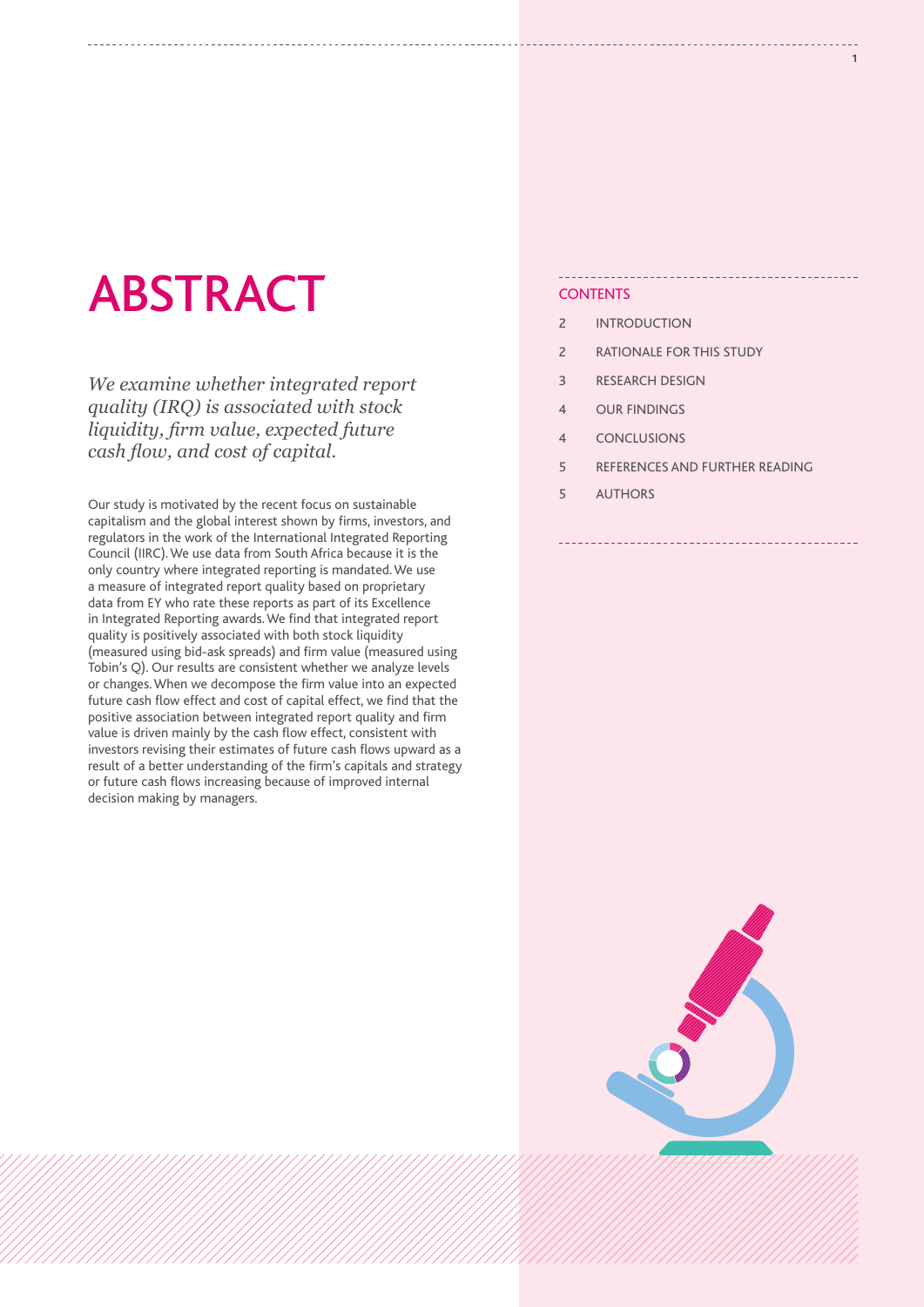## INTRODUCTION

*An integrated report is defined by the International Integrated Reporting Council (IIRC) as a "concise communication about how an organization's strategy, governance, performance and prospects lead to the creation of value over the short, medium and long term" (IIRC, 2013, 7).*

In their article "A Manifesto for Sustainable Capitalism", former US Vice President Al Gore and David Blood (2011) call for mandatory integrated reporting, which they see as an essential change to support a "sustainable capitalism" in which firms focus on long-term value creation. They argue that investors can use integrated reports, which provide a comprehensive view of the firm, to help them make resource-allocation decisions. Gore and Blood (2011) acknowledge that such reporting on a voluntary basis is becoming more common, but believe that to ensure more rapid and general adoption, the use of integrated reports needs to "be mandated by appropriate agencies such as stock exchanges and securities regulators".

We undertook a study as part of a research project funded by the CIMA South Africa Centre of Excellence to provide early evidence on the economic effects associated with the quality of mandatory integrated reports, in respect of firms' stock liquidity, their value, their expected future cash flows, and their cost of equity capital. This report summarizes the main findings.

### RATIONALE FOR THIS STUDY

*The aim of our study is to increase understanding of the implications of integrated reporting as a new reporting framework. This kind of reporting is gaining popularity in many firms, in several countries, and at the international level.*

Thus far, more than 100 leading multinationals, including Deutsche Bank, HSBC, National Australia Bank, Pepsi, Unilever and Tata Steel, have already participated in the IIRC's voluntary pilot integrated reporting program. Moreover, professional bodies and standard-setters in Brazil, India, Japan, Singapore and Australia have indicated support for integrated reporting, although some of this support is arguably more rhetorical than actual. International organizations such as the Business 20 (B20) Summit and the European Commission have released statements supporting

integrated reporting. Furthermore, the FASB and IASB have begun to engage with standard setting bodies, including the IIRC, to focus on alternative disclosure models as part of the Corporate Reporting Dialogue. However, currently, there is little empirical evidence on the possible benefits of integrated reporting. It is therefore important that academics join the debate and attempt to supply empirical evidence in this regard.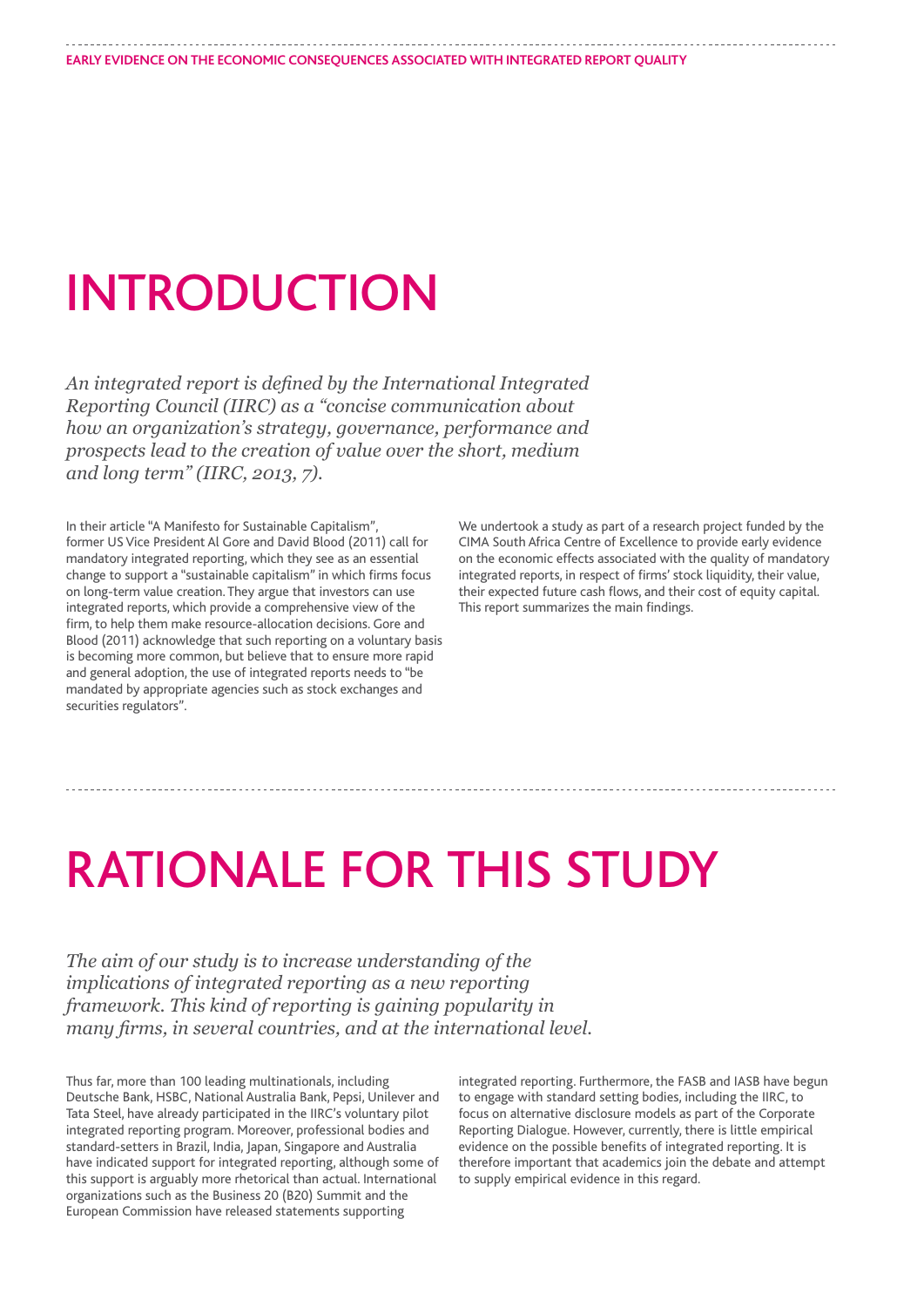### RESEARCH DESIGN

*We examine the association between integrated report quality (IRQ) and a firm's value, stock liquidity, expected future cash flows and cost of capital. We use a sample of South African firms because so far South Africa is the only country where integrated reporting is mandatory.*

Integrated reporting became effective for firms listed on the JSE for annual periods beginning on or after 1 March 2010. Our sample includes the top 100 firms on the JSE based on market capitalization on 31 December 2011, 2012, 2013 and 2014 respectively. We start in 2011, because this is the first year in which the EY's Excellence in Integrated Reporting Awards, which we use to construct our integrated report quality proxy, were made. Our sample consists of the 80 firms which were included in the EY awards across all four years. We use a constant sample because we want to ensure our IRQ measure is not affected by changes in the EY sample composition across years. The sample for the stock liquidity and firm value models consist of 292 firm-year observations representing 79 firms. Due to additional data constraints of analyst forecasts, the sample for the cost of capital (expected future cash flows tests) consists of 221 (189) firm-year observations representing 65 (59) firms.

To measure IRQ, we use proprietary data from EY, who annually rate the quality of the integrated reports of the top 100 firms that are listed on the Johannesburg Stock Exchange (JSE). Since the 2011 fiscal year, EY evaluates the integrated reports of the top 100 firms on the JSE against a list of criteria based on the IIRC Framework (or a draft thereof prior to it being issued).

We evaluated the score sheets used by the adjudicators for consistency with the IIRC Framework and we believe that it is an appropriate measure for integrated report quality. Graham (2014, 16), the chair of the adjudication panel, states that the "marking process is not simply about 'ticking the box'. More emphasis is placed on the quality of information presented – the relevance, understandability, accessibility and connectedness of that information, whether users of the integrated reports would have a reasonable sense of the issues that are core to the operations of each of the companies, and whether companies have dealt with the issues that users would have expected."

The integrated reports are evaluated by three adjudicators who have extensive experience in reading and evaluating firms' corporate reports. Two of the adjudicators have been involved in the EY Excellence in Integrated Reporting Awards and the preceding EY Excellence in Corporate Reporting Awards since its inception in 1997, while the other adjudicator has been involved since 2005 (EY, 2014). Hence, the three adjudicators were the same during our sample period.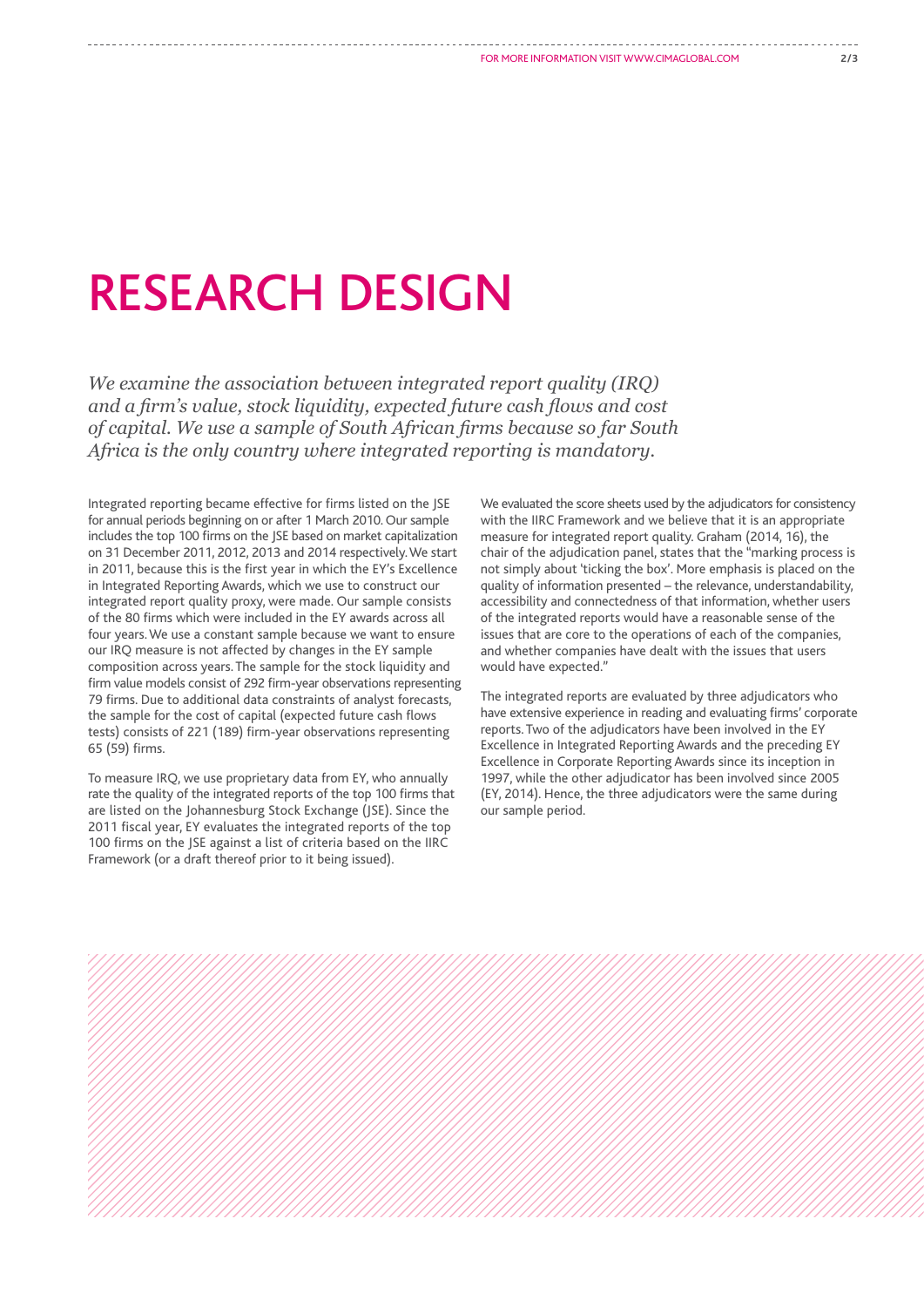### OUR FINDINGS

*Our findings show that IRQ is positively associated with stock liquidity and firm value after controlling for accounting quality, corporate governance, corporate social responsibility performance (CSR), the issuance of a standalone CSR report, firm complexity, overall disclosure quality, and other factors.* 

Next, we decompose firm value into a numerator effect (expected future cash flows) and a denominator effect IRQ can increase a firm's value. The results suggest a significant and positive association between expected future cash flows and IRQ. We also estimate cost of capital using the average of four commonly used cost of capital proxies. The evidence finds no relation between IRQ and the cost of capital.

Thus, we conclude that IRQ affects firm value, mainly through expected cash flows. IRQ may help investors to understand a firm's strategy and business model better, enabling them also to estimate future cash flows better. Moreover, integrated reporting may affect the way management thinks – often referred to as "integrated thinking" – which may in turn lead to better operational and investment decisions, which then generate higher cash flows.

We probe the cash flow channel further. Firstly, we investigate whether IRQ is positively associated with ex-post realized actual operating cash flows. We find a positive and significant association between IRQ and one-year ahead, two-year ahead operating cash flows and the sum of the two years, respectively.

Next, we investigate whether IRQ is associated with target price forecast accuracy. If integrated reporting improves investors' ability to forecast future cash flows more accurately, we expect to observe a negative association between IRQ and target price forecast errors. We do not find any evidence to support this association.

Finally, we decompose IRQ into its components. Our evidence suggests that the connectivity, stakeholder relationships, materiality, and conciseness components are the most important drivers of our main results across our liquidity, firm value and expected future cash flow results.

Overall, our study suggests that high quality integrated reports are associated with positive economic consequences.

### **CONCLUSION**

Our study should be of interest to firms, investors, regulators, and the IIRC, because the findings suggest that positive economic benefits are associated with using the integrated reporting model, even when its use is mandated. Our findings indicate that these benefits could result from more holistic and comprehensive presentation of information and also from changes in firms' decision-making. The complete version of our study is available online at: [papers.ssrn.com/sol3/papers.cfm?abstract\\_id=2699409](http://papers.ssrn.com/sol3/papers.cfm?abstract_id=2699409)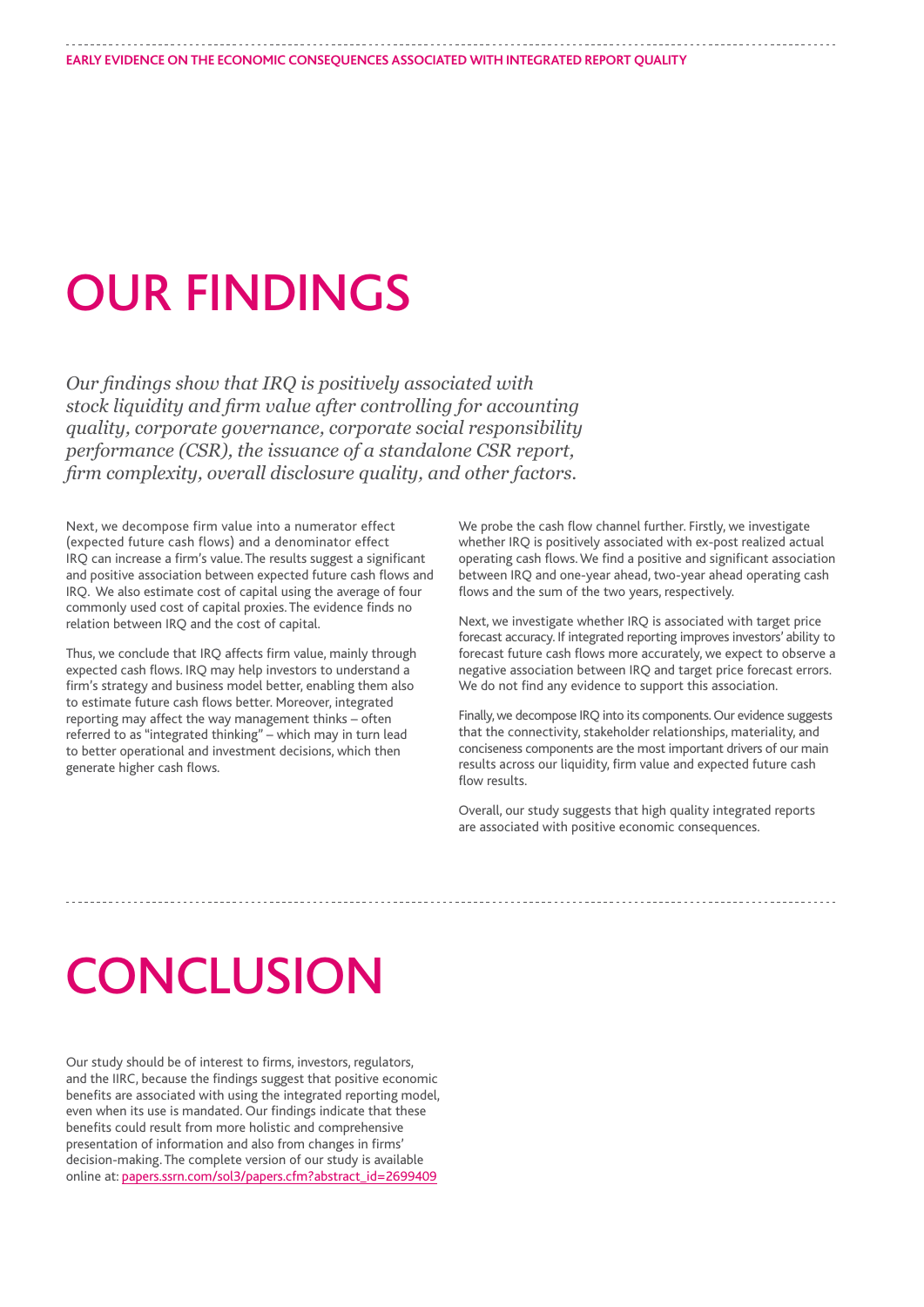#### **REFERENCES AND FURTHER READING**

EY. (2014). Excellence in integrated reporting awards 2014: A survey of integrated reports from South Africa's top 100 JSE-listed companies and top 10 state-owned companies. EY: Johannesburg.

Gore, A., & Blood, D. (2011). A manifesto for sustainable capitalism: How business can embrace environmental, social and government metrics. *The Wall Street Journal*, December 14. Available at: http://www.wsj.com/articles/SB100014240529702034304045770 92682864215896

Graham, M. (2014). EY's excellence in integrated reporting awards 2013. EY: Johannesburg.

International Integrated Reporting Council (IIRC). (2013). *The International Integrated Reporting Framework*.

#### ACKNOWLEDGEMENTS

The financial support of the Chartered Institute of Management Accountants (CIMA) is gratefully acknowledged. The authors would like to thank EY and the College of Accounting at the University of Cape Town for making their data available to us. We appreciate research assistance from Casey Cahan. We are grateful for comments from Keryn Chalmers, Charl de Villiers, Kurt Gee, Jenny Hoobler, Jeong-Bon Kim, Wayne Landsman, Shiva Rajgopal, Katherine Schipper, Ann Tarca, and seminar participants at Arizona State University,

Bristol University, Exeter University, Ludwig Maximilians University of Munich, University of Pretoria, 2014 Global Emerging Scholars Workshop of the American Accounting Association, paper development workshops of the International Association for Accounting Education and Research in Florence (2014) and East-London (2015), 2016 Annual Congress of the European Accounting Association, and 2016 American Accounting Association Annual Meeting.

#### AUTHORS

**Mary E. Barth** Professor of Accounting Stanford University – Graduate School Of Business 655 Knight Way Stanford, CA 94305-5015 **E:** mbarth@stanford.edu

**Steven F. Cahan** Professor of Accounting University of Auckland Business School Private Bag 92019 Auckland 1001 New Zealand **E:** s.cahan@auckland.ac.nz

**Lily Chen** Lecturer University of Auckland Business School Private Bag 92019 Auckland 1001 New Zealand **E:** li.chen@auckland.ac.nz

**Elmar R. Venter** Associate Professor of Accounting University of Pretoria Private bag X20 Hatfield 0028 South Africa **E:** elmar.venter@up.ac.za